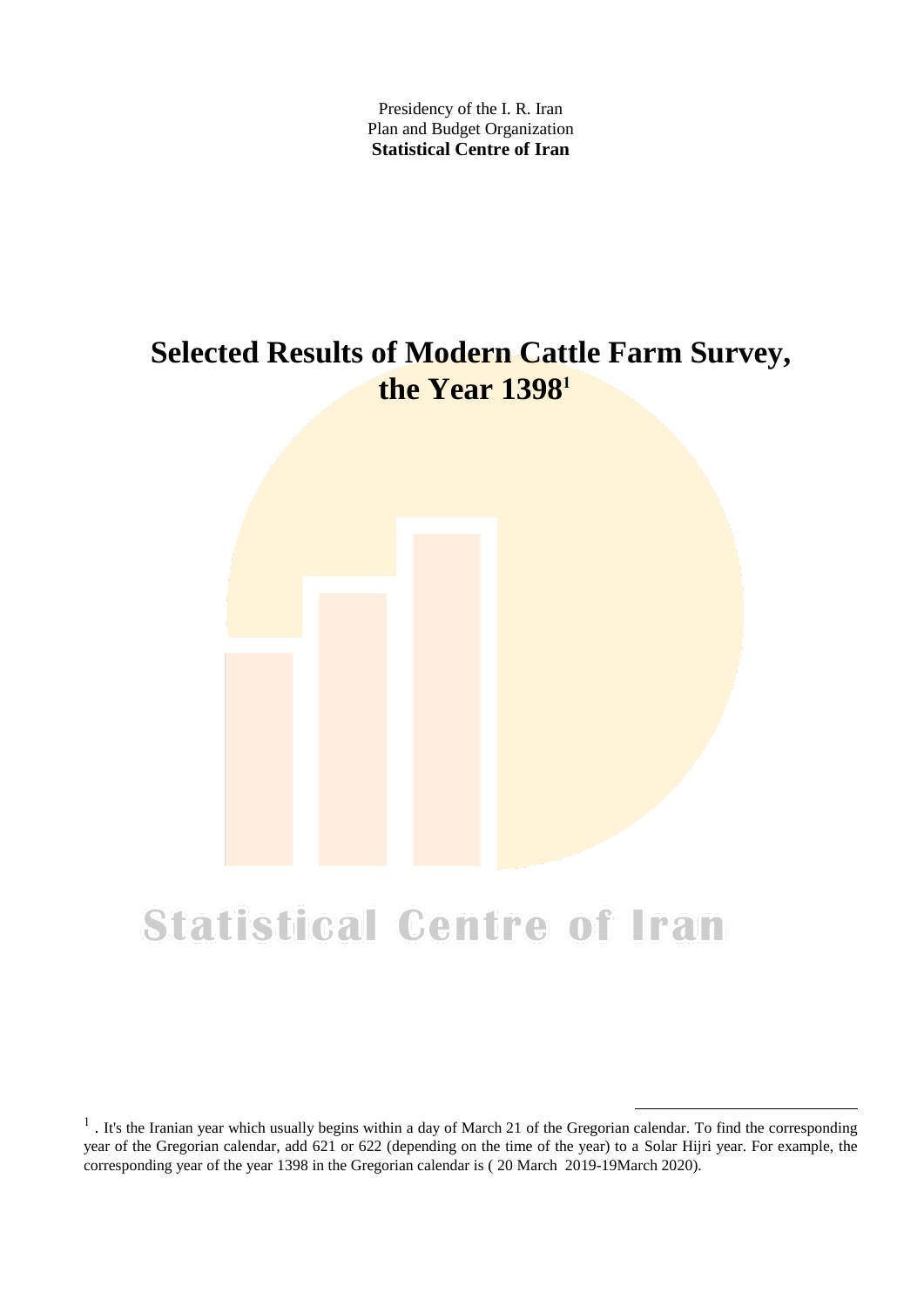*In the Name of Allah, the compassionate, the merciful*

*Verily, He has counted all creatures and He knows their exact number. Holy Quran Sura Maryam, verse 94*

|                           | Symbols:                                  |
|---------------------------|-------------------------------------------|
|                           | -Not collected                            |
| 000                       | Not available                             |
| $\boldsymbol{\mathsf{x}}$ | Not applicable                            |
| <b>XX</b>                 | Not calculable                            |
| $^{\prime\prime}$         | Negligible                                |
| $\star$                   | Provisional                               |
| $***$                     | <b>Estimated figure</b>                   |
| $\circ$                   | Not for publication (confidential figure) |
|                           |                                           |

Where figures are rounded, discrepancies may occur between sums of the components and the total. All ratios and indices were calculated before rounding**.**

| <b>Iranian months</b>              |  |  |  |                        | <b>Christian months</b> |
|------------------------------------|--|--|--|------------------------|-------------------------|
| Farvardin                          |  |  |  |                        | 21 March-20 April       |
| Ordibehesht                        |  |  |  |                        | 21 April-21 May         |
| Khordad                            |  |  |  |                        | 22 May-21 June          |
| Tir                                |  |  |  |                        | $22$ June-22 July       |
| Mordad                             |  |  |  |                        | 23 July-22 August       |
| Shahrivar                          |  |  |  |                        | 23 August-22 September  |
| Mehr                               |  |  |  |                        | 23 September-22 October |
| Aban                               |  |  |  |                        | 23 October-21 November  |
| Azar                               |  |  |  |                        | 22 November-21 December |
| Dey                                |  |  |  |                        | 22 December-20 January  |
| <b>Bahman</b> Statistical Centre o |  |  |  | 21 January-19 February |                         |
| Esfand                             |  |  |  |                        | 20 February-20 March    |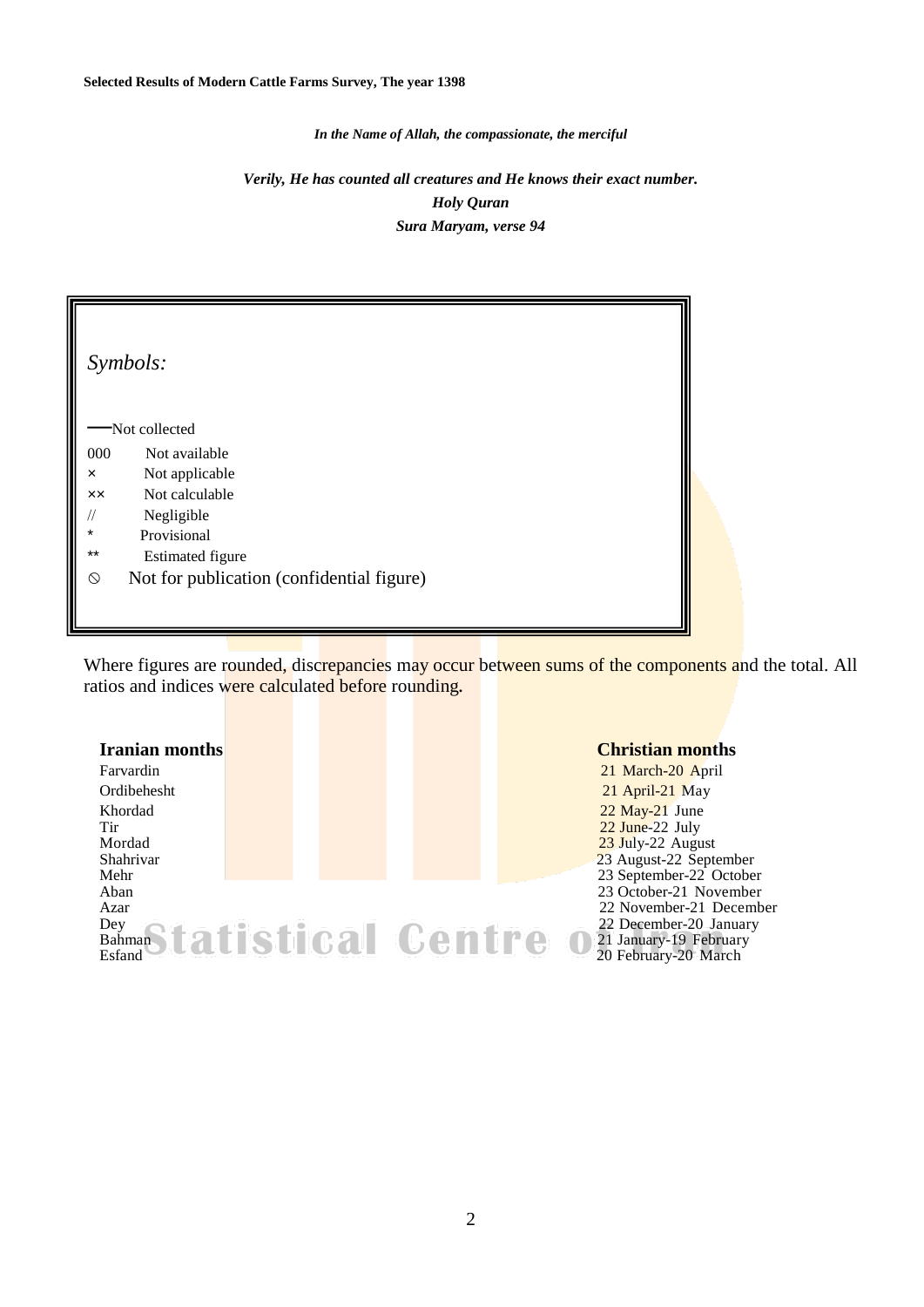#### **Preface**

The Fifth Development Plan for the I.R. Iran covers "preserving the production capacity and achieving self-sufficiency in the production of agricultural and livestock products, reforming the consumption pattern according to the nutrition standards, expanding the modern and knowledge-based agriculture, developing the food security infrastructures, and improving the value added of agriculture sector based on sustainable development' considerations. Moreover, emphasis has been also placed on "supporting the increase in animal protein production from livestock, poultry and aquatic animals " as one of the government's responsibilities to ensure food security. It is possible when resources and facilities are used in an optimal and principled way by employing new methods. Since a significant share of the nation's milk and meat is produced in modern farms; therefore, in order to understand how this industry operates and produces returns and planning to increase production, enhance productivity and improve the quality of products in this sector, the availability of statistics and information is inevitable. Regarding the importance of the statistics related to this activity, the Statistical Centre of Iran (SCI) enumerated the modern cattle farms at the national level in the years 1369, 1373, 1381, 1389, and 1392 and published their results. Moreover, the SCI conducted the sample surveys of the modern cattle farms in the years 1375, 1379, 1386, and 1395 and published their results.

Moreover, the plan for updating the list of modern cattle farms was developed in the year1381 and the Ministry of Jihad-e-Agriculture conducted this survey. The Ministry of Jihad-e-Agriculture also conducted the sample survey of modern cattle farms in the year1383 and released its results.

The modern cattle farm survey, conducted in the months of Mehr and Aban of the year 1398, was a complete enumeration aimed at collecting information and statistics on modern cattle farms at the national level. The results of this survey are presented through this publication.

The SCI expresses its appreciation to all colleagues in the Deputies of Statistics and Information in Management and Planning Organizations of the Provinces nationwide for their sincere cooperation in implementing this survey.

We hope the provided information may prove useful to the decision-makers, planners, and, researchers and we can take the most effective steps by employing their comments in producing and providing needed statistical information.

All the information presented in this publication is available at www.amar.org.ir.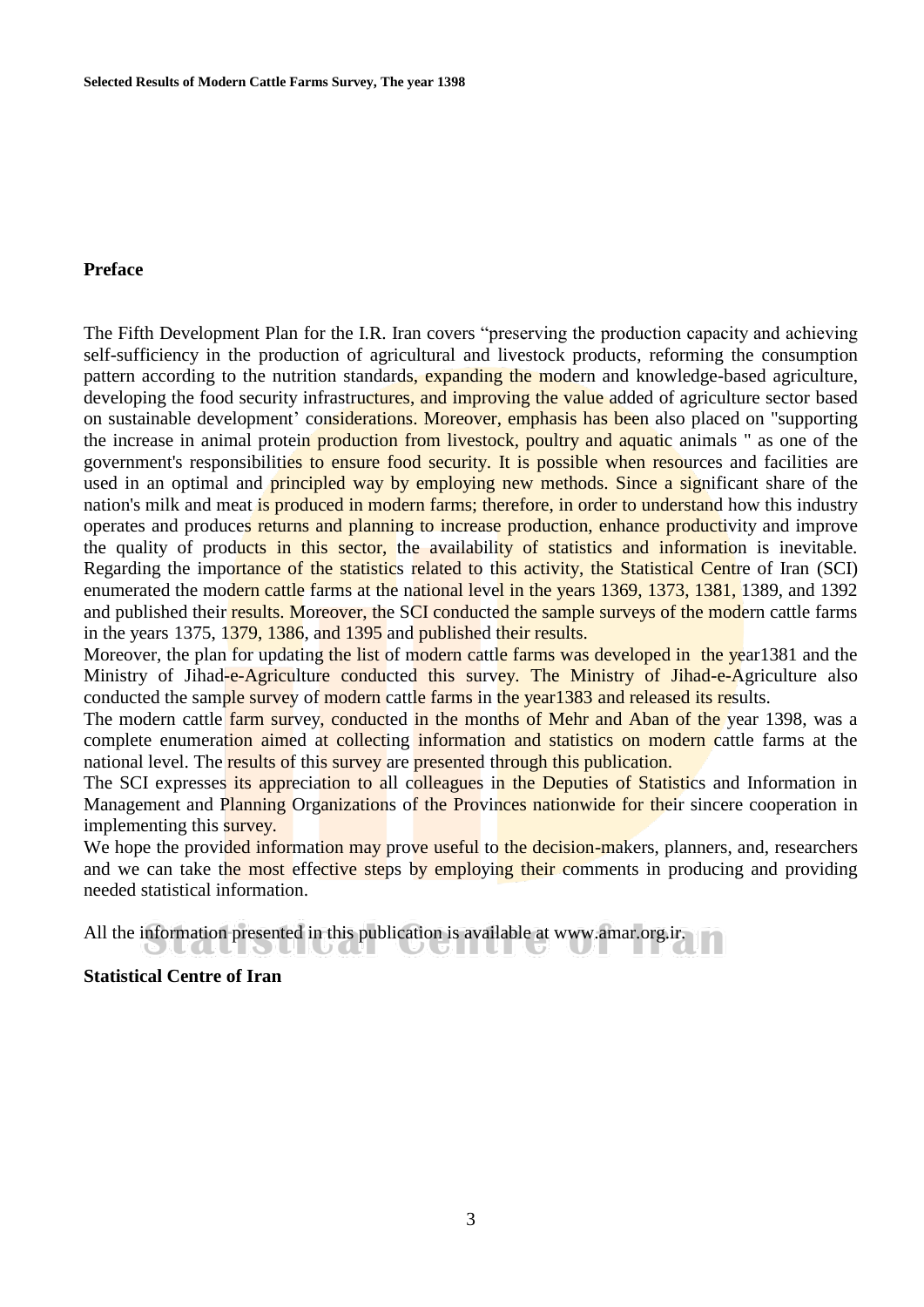#### **Table of Contents**

#### **Title Page**

#### **[Statistical Tables](#page-12-0)**

|  |  | 3. Number of cattle in the modern cattle farms I on the survey day by breed and province, the year 1398  16 |
|--|--|-------------------------------------------------------------------------------------------------------------|
|  |  | 4. The milk production and number of beef cattle in the modern cattle farms by province, the year 1397 17   |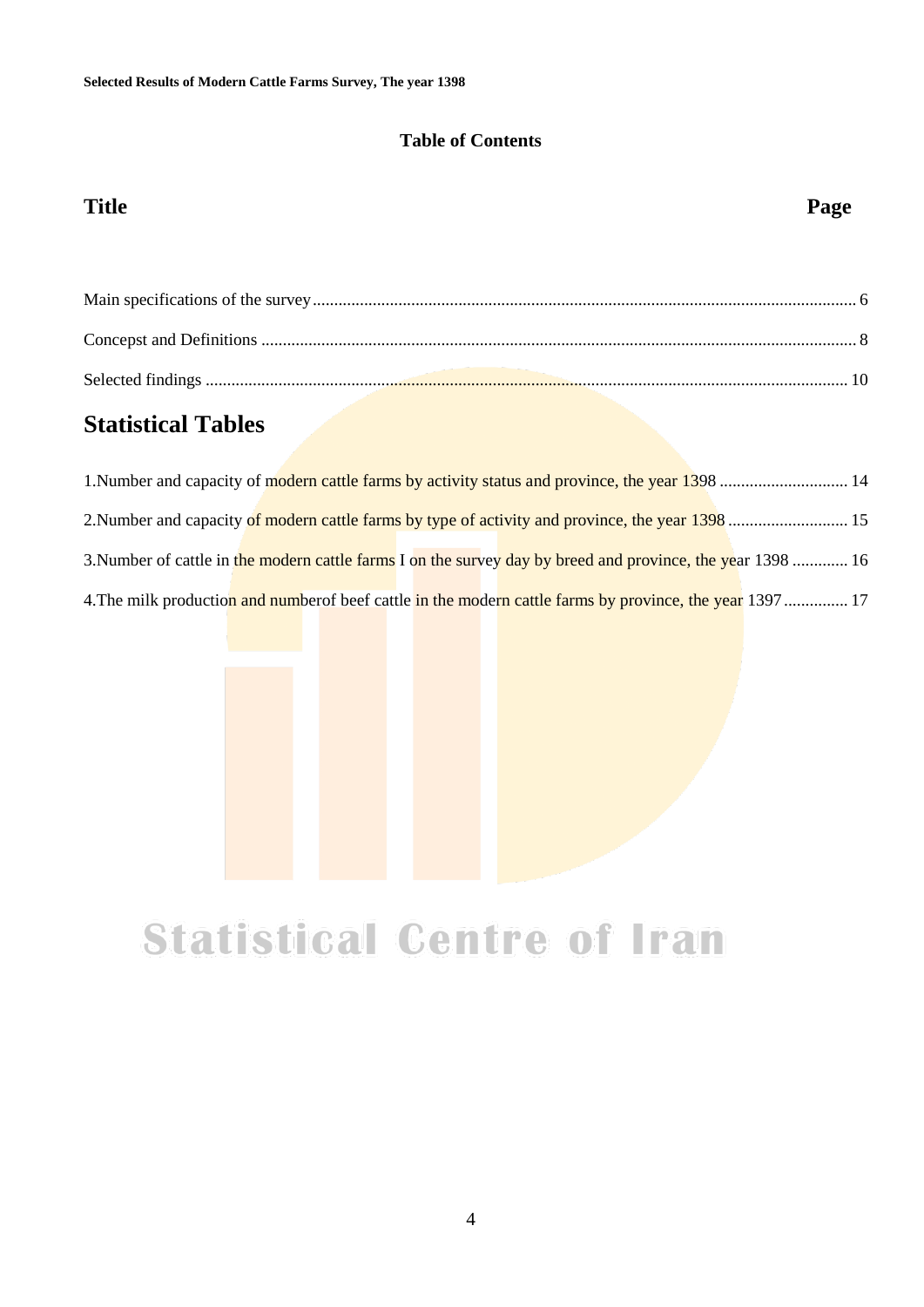#### **Main specifications of the survey**

#### <span id="page-4-0"></span>**History of the Survey:**

Regarding the importance of statistics in planning, the Statistical Centre of Iran (SCI) enumerated the modern cattle farms at the national level in the years 1369 and 1373 and released the results. Moreover, the SCI conducted the sample survey of the modern cattle farms in the years 1375 and 1379 and disseminated their results. Since the survey frame for the modern cattle farms was old, the SCI developed a plan for updating the list of modern cattle farms in the year 1381 and the Ministry of Jihade-Agriculture implemented this plan. The Ministry of Jihad-e-Agriculture used this new survey frame and conducted the sample survey of modern cattle farms in the year1383 and released its results. The SCI conducted the modern cattle farm survey in the year1386 by using the sampling method. In the year 1389, the frame for modern cattle farms was updated and released along with some basic information. With respect to the new changes made in this activity after conducting the Iranian targeted subsidy plan and also the need of planners for having accurate data on the activity, the census of the modern cattle farms was conducted in the year 1392. Using the frame of the modern cattle farms survey in the year1392, the modern cattle farm survey was taken in the year 1395 as the sampling. The modern cattle farms survey was conducted as a census mixed with sampling in the year 1398 and its results were disseminated.

#### **The Necessity for Conducting the Survey**

The Development Plan for the I. R. Iran emphasizes preserving the production capacity and achieving self-sufficiency in the production of livestock products and supporting the increase in the production of animal protein. It is possible when resources and facilities are used in an optimal and principled way by employing new methods. Since a significant share of the nation's milk and meat is produced in modern farms, therefore, in order to understand how this industry operates and produces returns and planning to increase production, enhance productivity and improve the quality of products in this sector, the availability of statistics and information is inevitable. The portion and role of the modern cattle farms products for providing primary materials of dairy industries of the country in one hand and recent fluctuations in the amount of supplying, price and consumption of the dairy and protein products at the national level, on the other hand, has increased the needs for having accurate statistics on this activity. The Survey was conducted to meet the following requirements:

- 1. Providing timely statistics and information on the situation of the modern cattle farms and their production
- 2. Collecting statistical items needed for compilation of national and regional accounts
- 3. Meeting the statistical requirements of the concerned government agencies
- 4. Meeting the statistical requirements of the concerned research organizations
- 5. Comparing the trend of the activity and products of the modern cattle farms in various time ( providing time series of activities)

#### **Main Objectives:**

#### A. **Overal objectives of this survey:**

The overal objective for conducting this Survey was to collect the essential statistics and information needed for the activity of modern cattle farms at national level for planning and adopting the proper policies in this sector.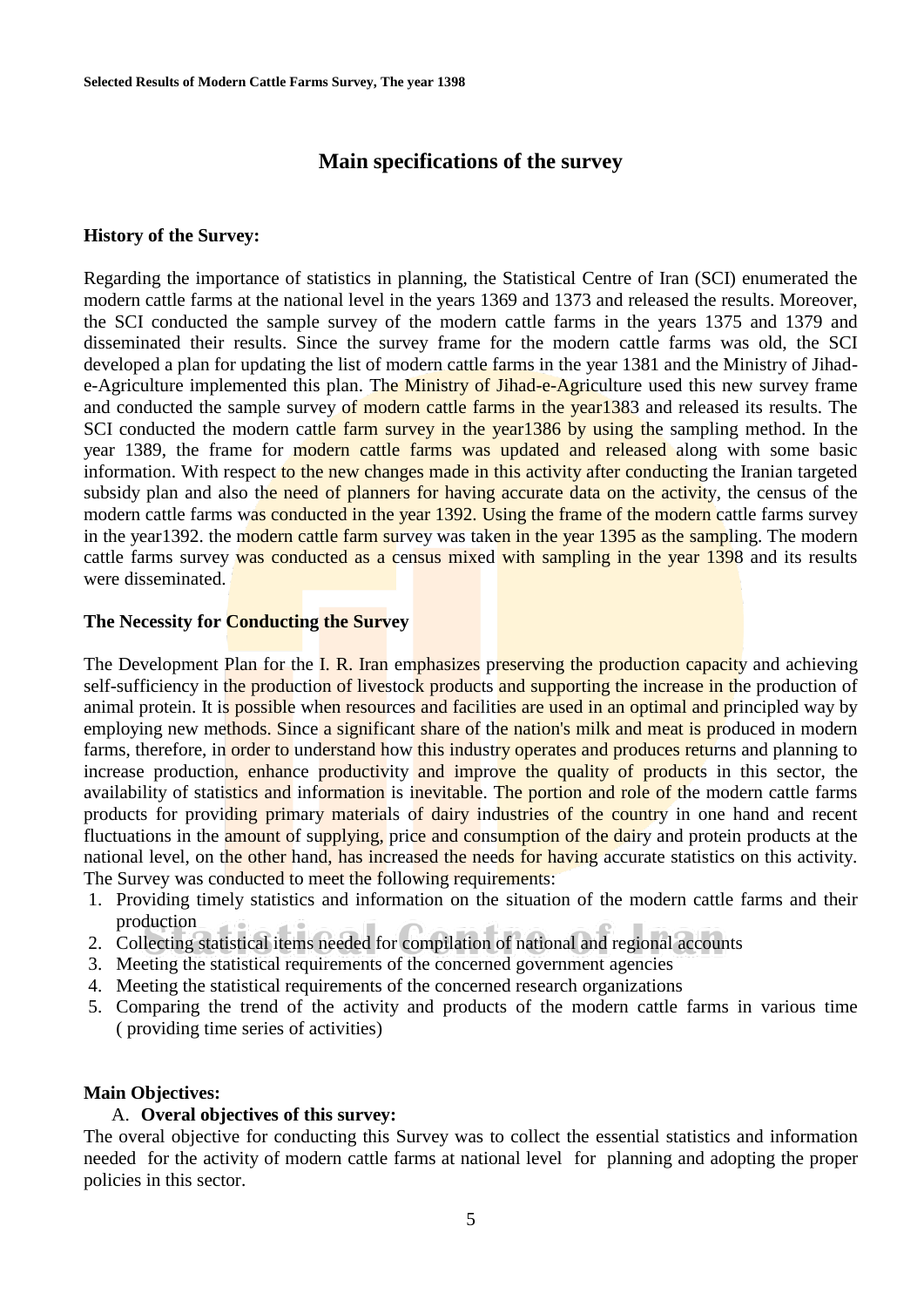#### B. **Detailed objectives:**

- The legal status of the nation's modern cattle farms
- The capacity of the nation's modern cattle farms
- The status and type of activity in the nation's modern cattle farms in the years 1397 and 1398
- The number of cattle and calves in the nation's modern cattle farms in the enumeration day by breed
- The number of cattle and calves in the nation's modern cattle farms in the year 1397
- The amount and value of the milk produced in the nation's modern cattle farms in the year 1397 and the first half of the year 1398
- The number and value of the beef cattle in the nation's modern cattle farms in the year 1397 and the first half of the year 1398
- The amount and value of the cattle feed consumed in the nation's modern cattle farms in the year 1397
- The value of payments and receipts of the modern cattle farms in the year 1397
- The value of investments made in the modern cattle farms in the year 1397
- The number of people working in the nation's modern cattle farms in the year 1397

#### **Survey method**

This survey was conducted as a census mixed with sampling.

#### **Statistical population**

The statistical population of this survey includes all the nation's modern cattle farms in

the year 1398.

#### **Statistical unit**

The statistical unit for this survey was a modern cattle farm in the year 1398.

#### **Statistical frame**

The statistical frame of this survey was the list of the nation's modern cattle farms obtained

from the census of these cattle farms in the year 1392.

#### **Statistical date**

The statistical date of this survey, depending on the case of the enumeration day, was the year1397 and the first half of the year 1398.

#### **Survey date**

This survey was conducted from 15 of the month of Mehr to 11 of the month of Aban (from October 7 to 2 November 2019).

#### **Level of information dissemination**

The collected information is released at the provincial level.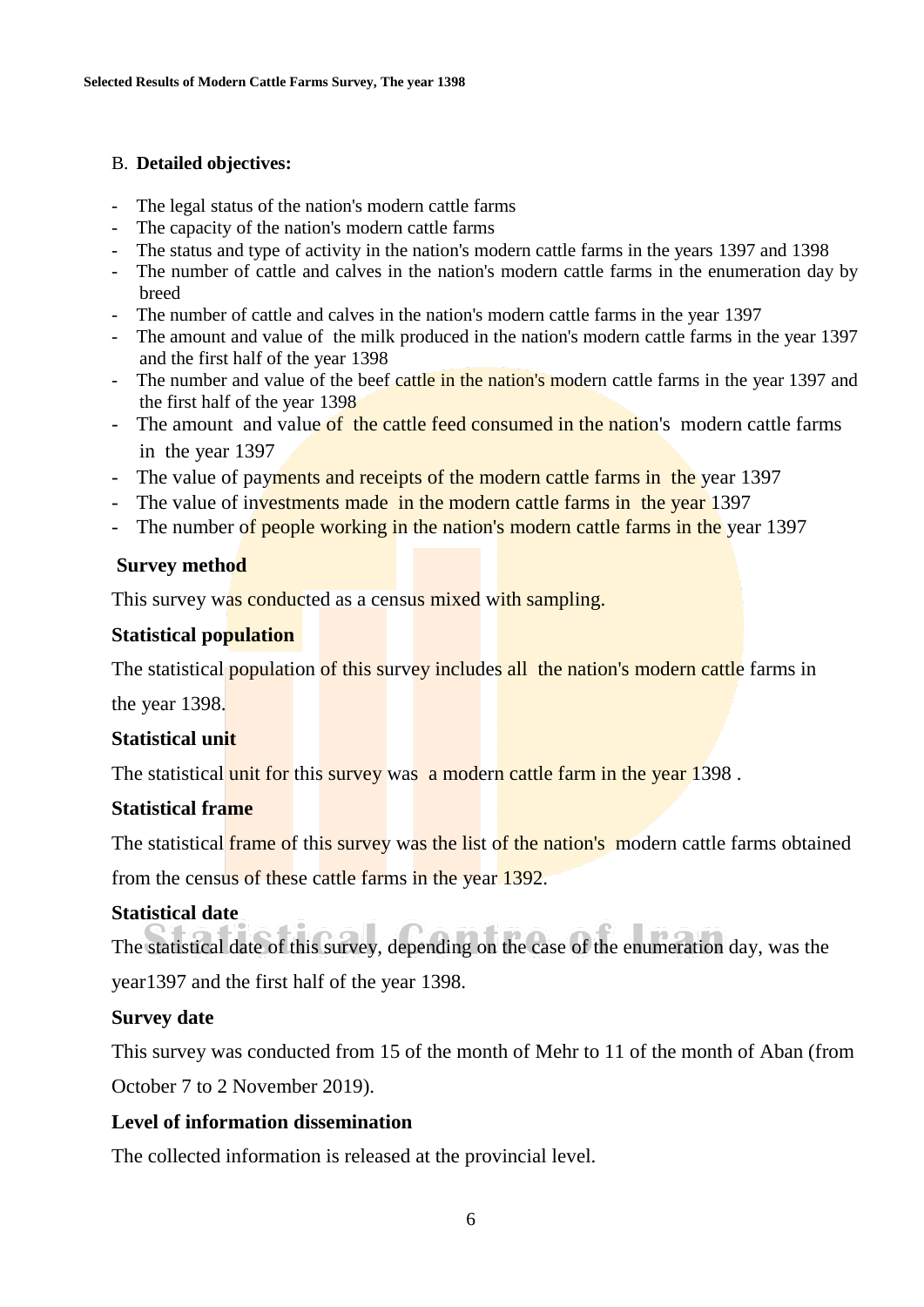**Selected Results of Modern Cattle Farms Survey, The year 1398**

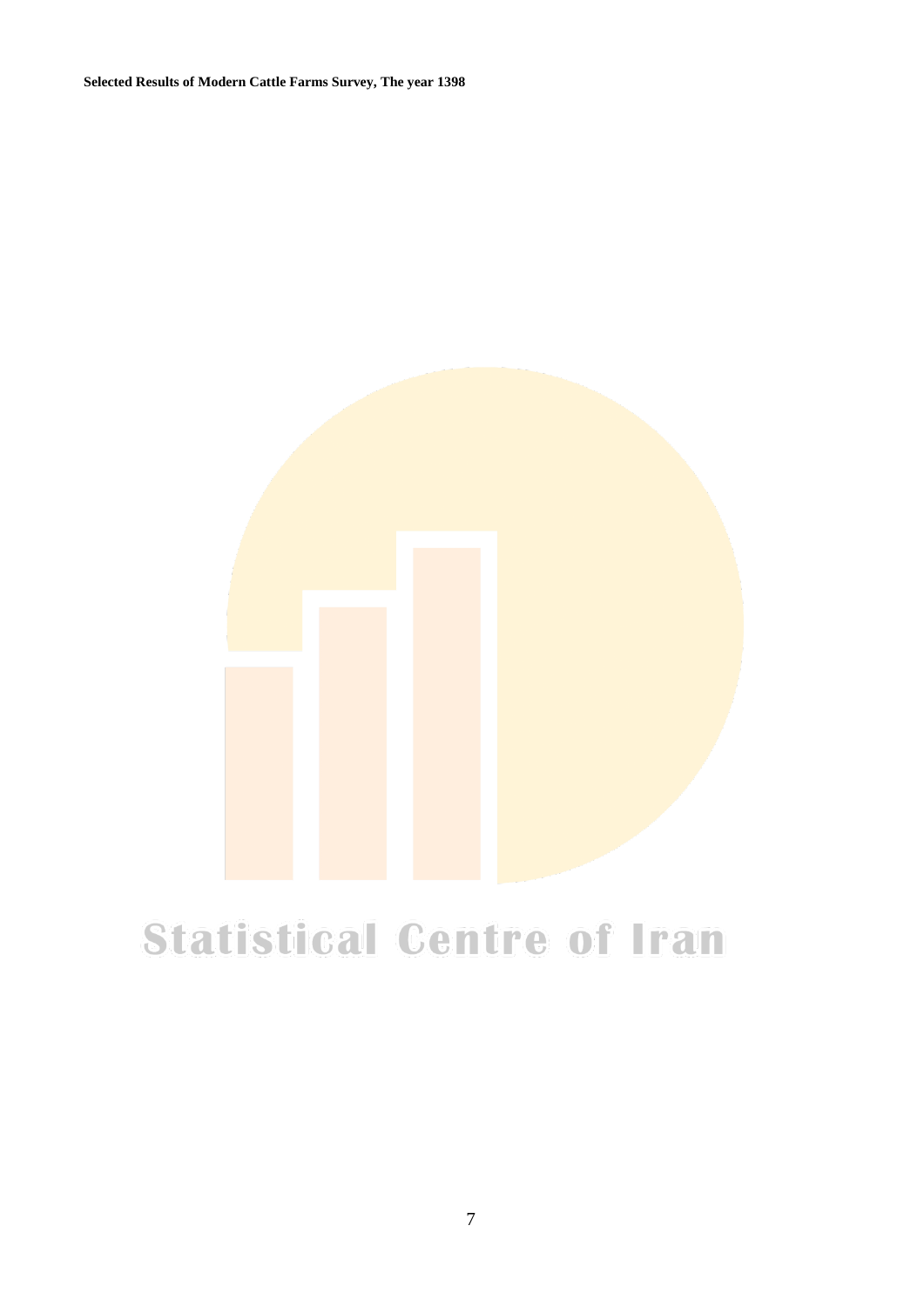#### **Concepts and Definitions**

#### <span id="page-7-0"></span>**Modern cattle farm<sup>1</sup>**

It refers to an agricultural holding where cattle are raised by using common and advanced methods of animal husbandry (in terms of keeping feeding method and principles of animal health) and has a capacity of at least twenty heads.

#### **The unit for raising dairy cattle by using the modern method**

It is a modern cattle farm in which the cattle is raised and fattened to produce milk. In these cattle farms, the male calves are also kept and fattened.

#### **Fattening**

It refers to the unit of which main activity is livestock farming.

#### **The unit for calves fattening**

It refers to the unit in which bull calves are raised for weight increase and meat production in a particular period.

#### **The actual capacity of the cattle farm**

It is the number of cows and calves in the cattle farm that are preserved and raised based on the infrastructures and facilities of the modern cattle farm. This capacity isn't necessarily equal to the capacity cited in the license of the cattle farm and the number of livestock there.

#### **Breed**

It refers to the herd of cattle with common and specific physical and inherited characteristics that transfers these traits to their offsprings genetically. In this survey, the titles of the cattle breed are terms used for this purpose such as Holstein, Brown Swiss, and

#### Jersey cows. **Exotic breed of cattle** Cal Centre of Iran

It is a pure foreign breed of cow that has specific and common characteristics and has been bred (genetically improved) for specific objectives; such as Holstein, Jersey, and Brown Swiss breeds.

1

 $1$  The term "cattle farm" in this publication refers to the modern cattle farm.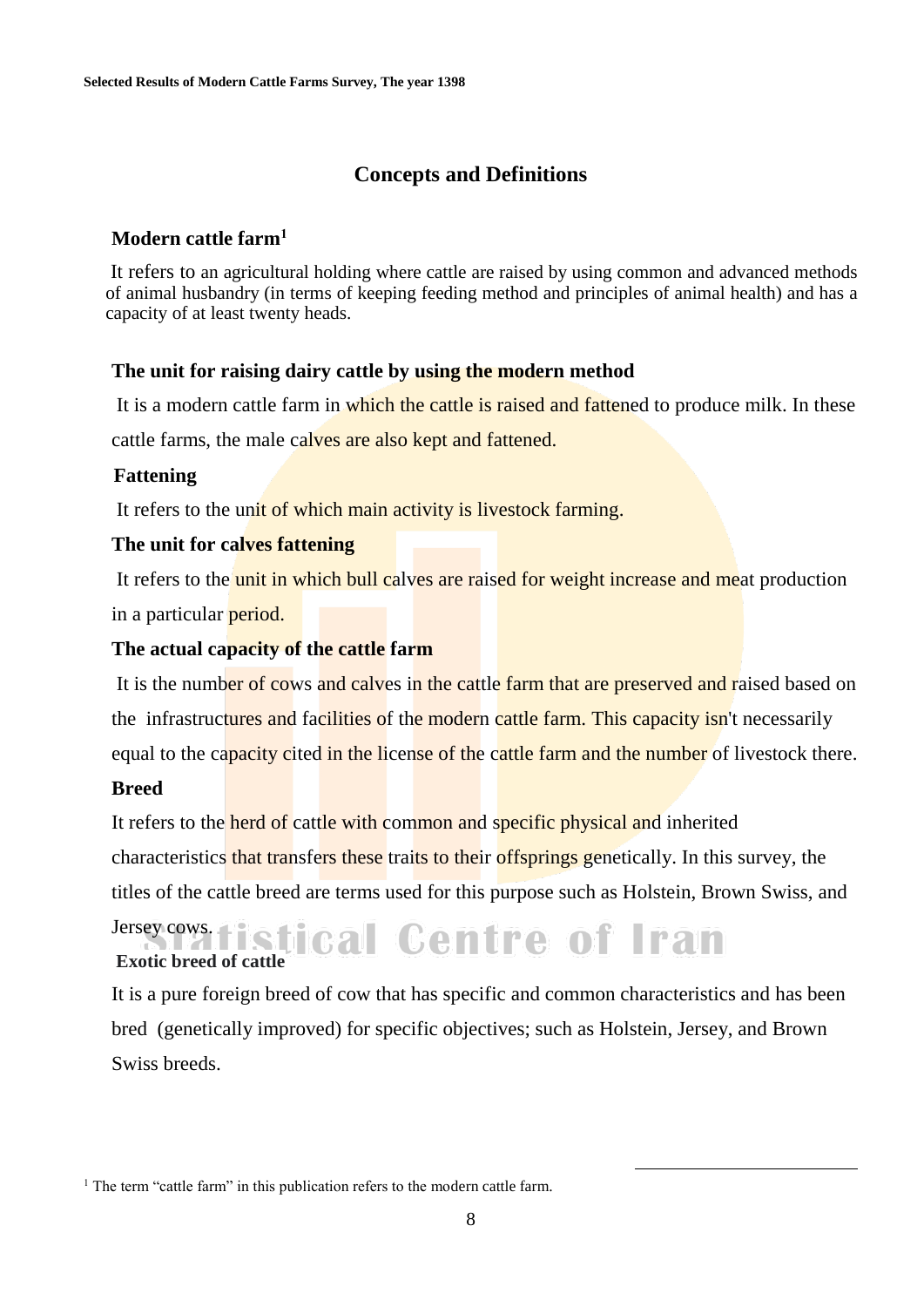#### **Hybrid cattle**

It is a cow born by mating a pure breed (father) with indigenous or hybrid cows (mother) and by mating two pure breeds. These matings are in line with the gradual breeding of indigenous cattle and producing new and more productive breeds.

#### **Indigenous cattle**

It refers to an Iranian cow that is adapted to the environmental conditions during continuous years and is resistant to illnesses and environmental pollutants.

#### **Productive herd (breeding herd)**

It refers to the female cattle which has calved at least once. The productive female cattle include dairy cattle and dry-off cattle.

#### **Dairy cattle (dairy productive female)**

It is a cow that has calved and is lactating its calf.

#### **Dry-off cattle (dry-off female)**

It refers to a cow that has calved and finished its lactation period and also includes those cows whose lactation has stopped for every other reason.

#### **Heifer**

It is a twelve-month-old calf that has not calved yet.

#### **Breeding bull**

It is a bull that is selected by the herdsman due to having proper physical and genetic charactrestics and is used in natural mating with cows and heifers.

#### **Born livestock**

It refers to livestock that was born alive although it has died after birth.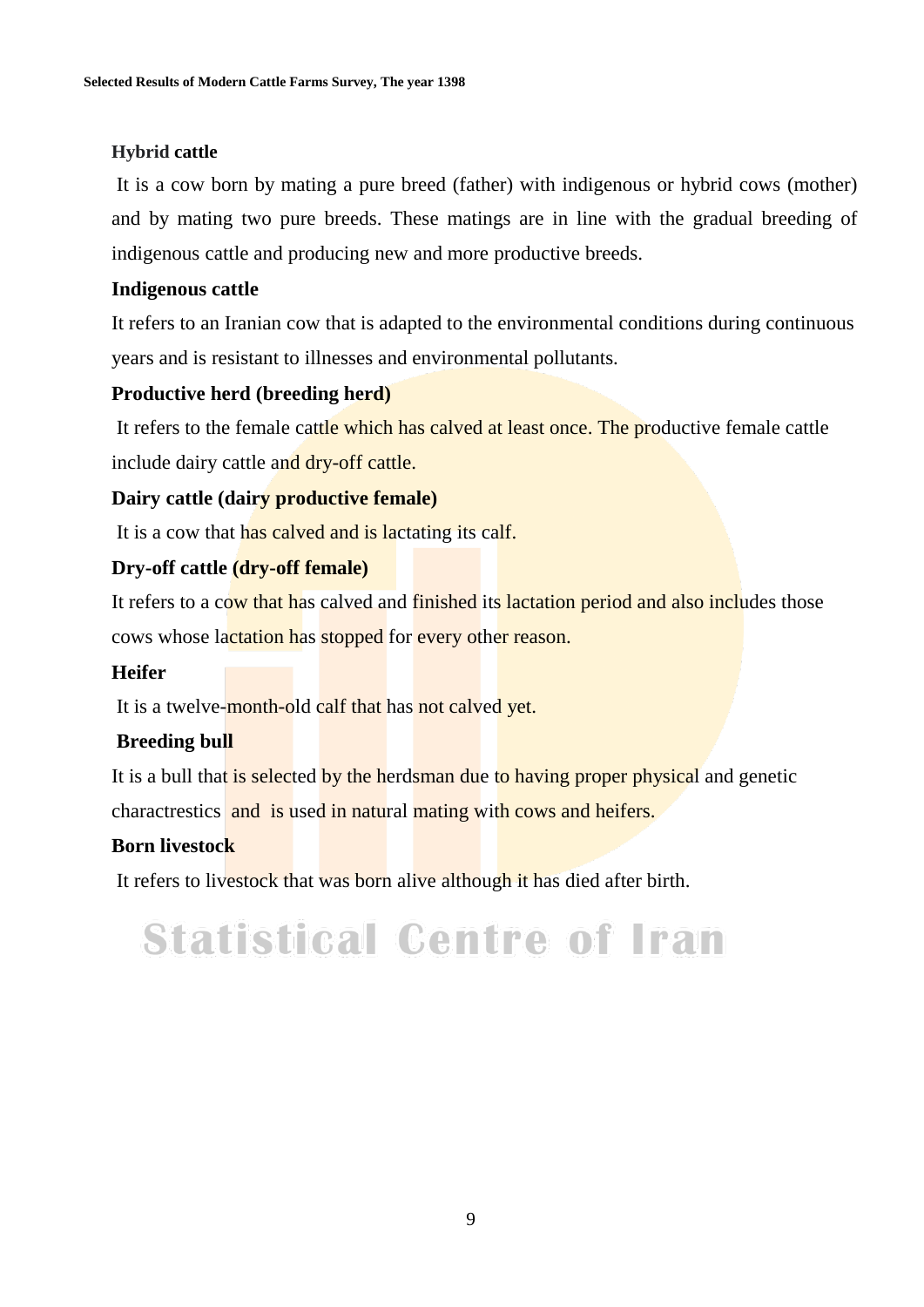### **Selected findings**

#### <span id="page-9-0"></span>**Number and capacity of the nation's modern cattle farms**

According to the results of the modern cattle farms survey conducted in the year 1389, the total number of modern cattle farms was 27000 units with the capacity of 3.7 million heads of cattle. Out of this number, 17,000 modern cattle farms with the capacity of 2.4 million heads were involved in raising dairy cattle and a number of 10,000 modern cattle farms with the capacity of 1.3 million heads were engaged in fattening of cattle.



The Capacity of the Modern Cattle Farms During The years 1369-1398

#### **Number of cattle of the modern cattle farms**

The number of cattle in the modern cattle farms in the autumn of the year 1398 was 1.7 million heads out of which 70.3% were exotic cattle, 23.2% were hybrid cattle and the rest was indigenous cattle.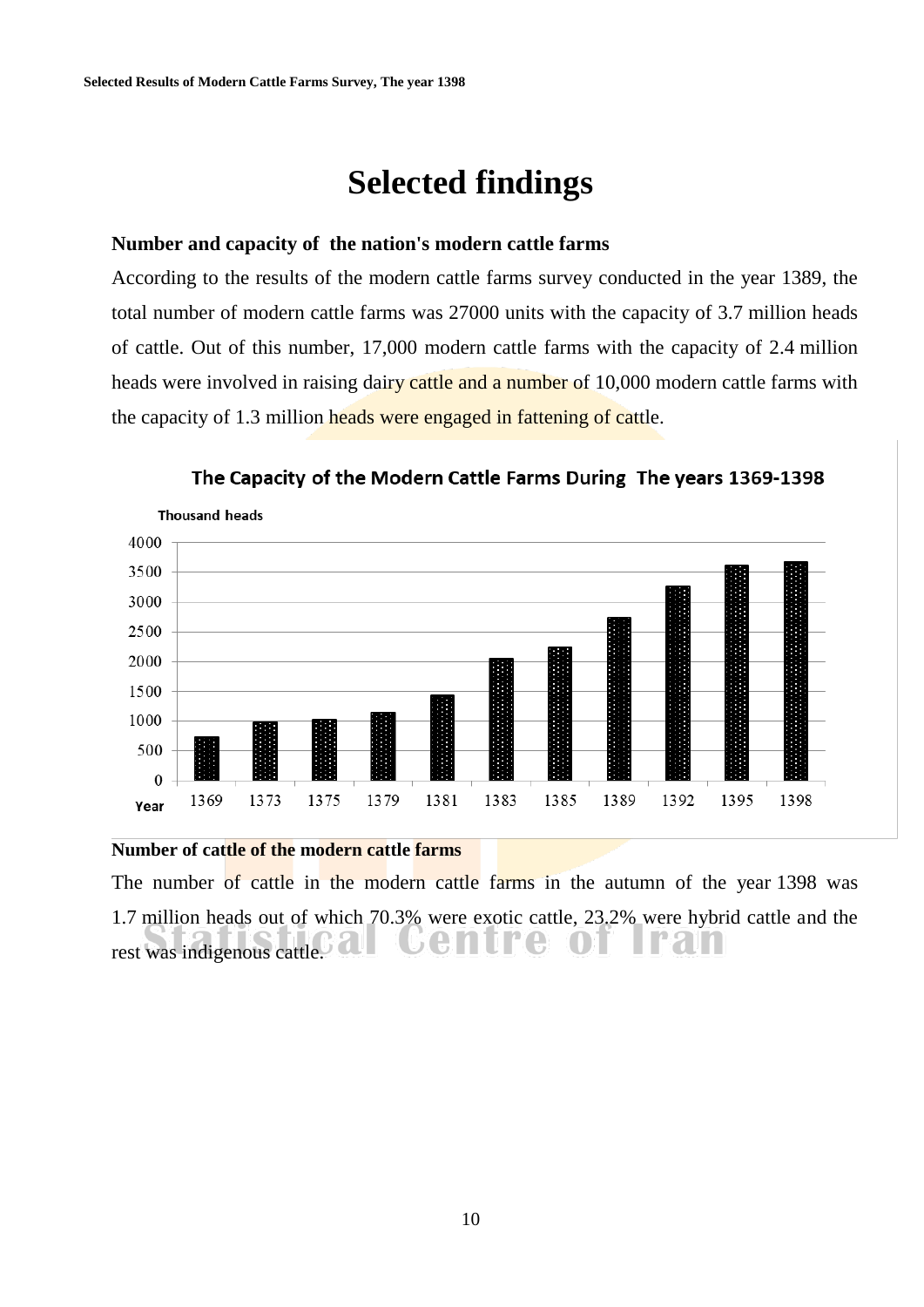

Number of Cattle in Modern Cattle Farms on the Survey Day during the years 1373-1398

#### **The milk production and numberof beef cattle in the modern cattle farms**

The quantity of the produced milk in the modern cattle farms in the year 1397 was five million tons and the number of beef cattle was 654 thousand heads. Moreover, the quantity of the produced milk and the number of beef cattle for the first half of the year 1398 was 2.6 million tons and 347 thousand heads, respectively.



#### 11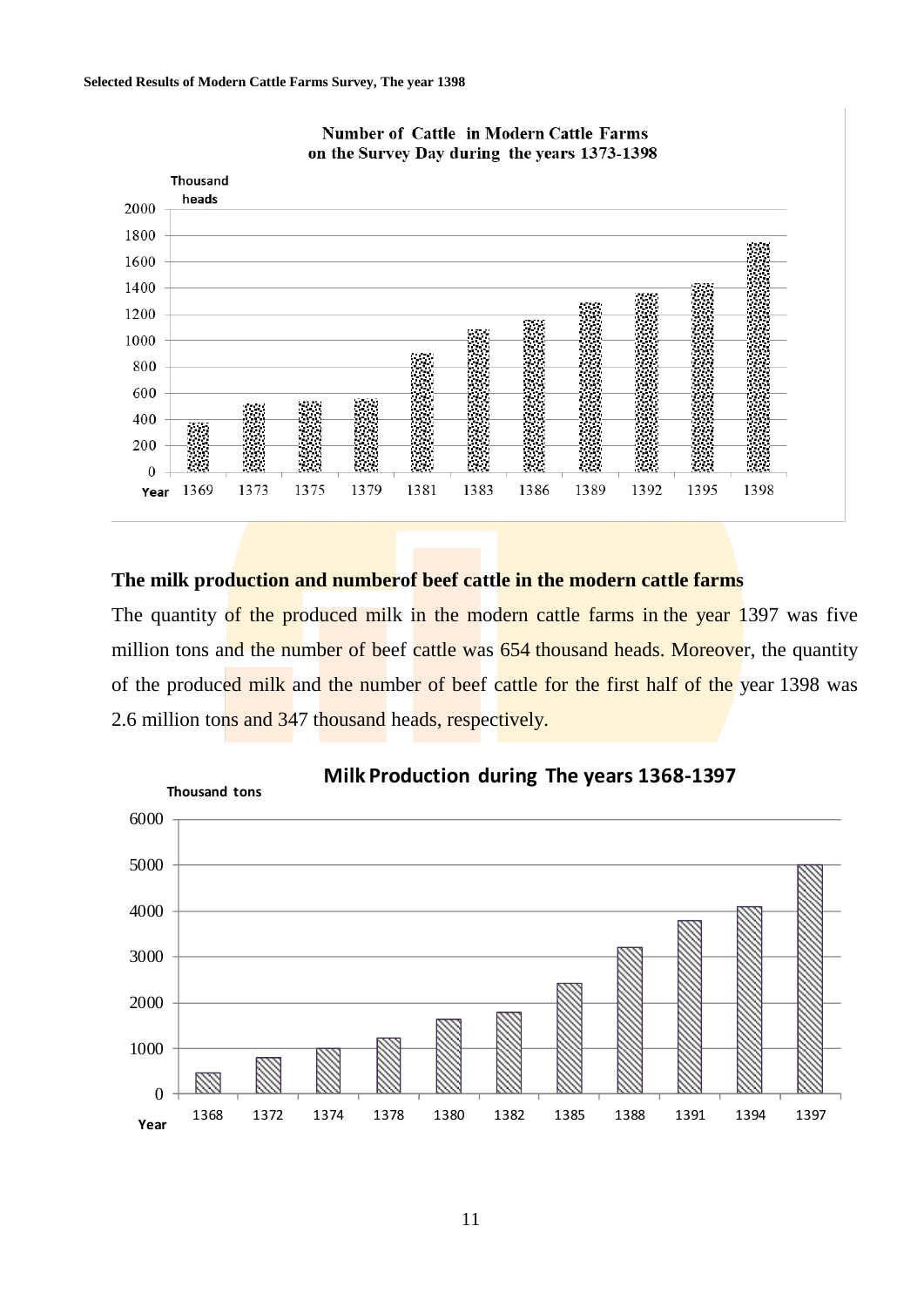**Selected Results of Modern Cattle Farms Survey, The year 1398**

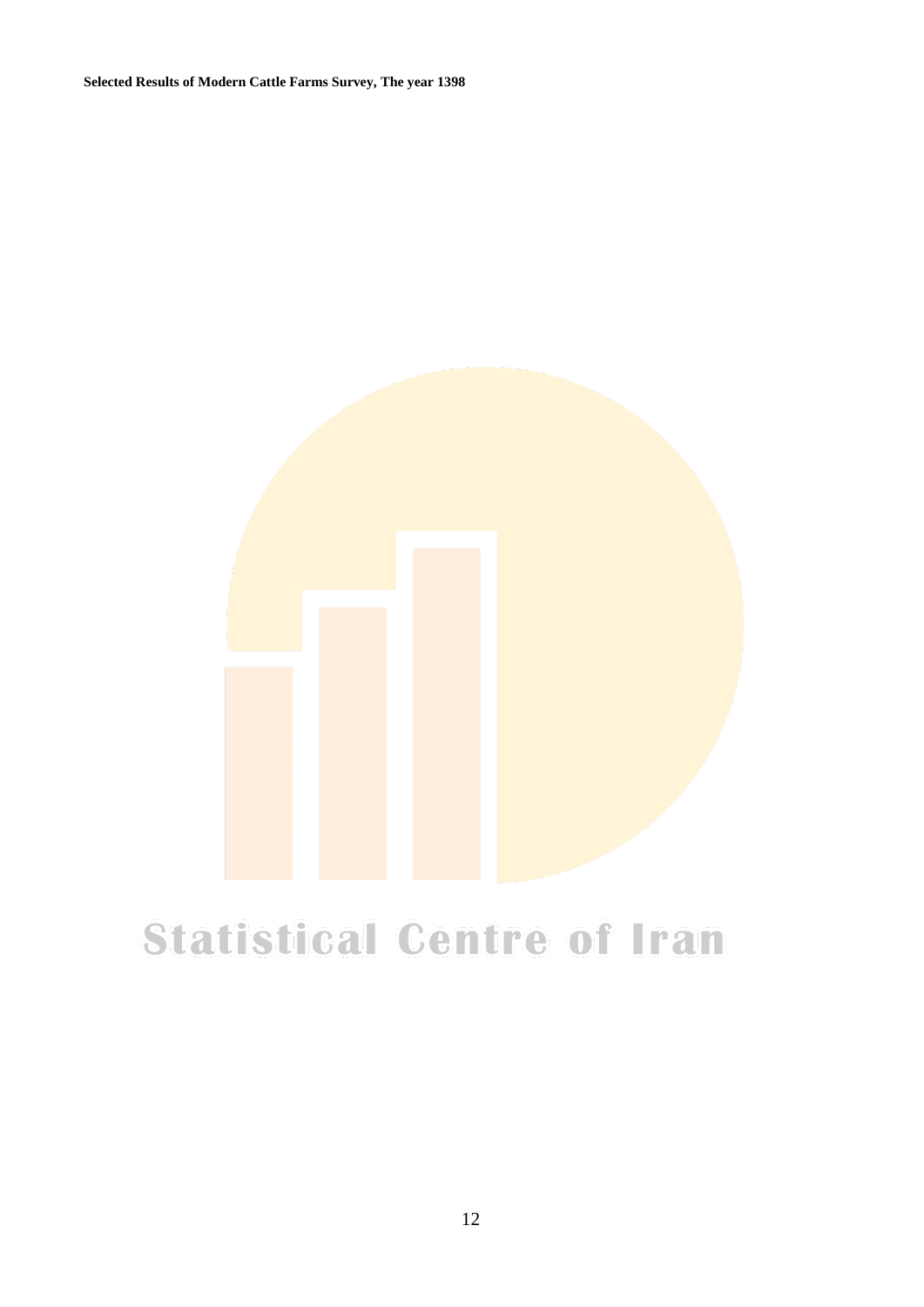**Selected Results of Modern Cattle Farms Survey, The year 1398**

# <span id="page-12-0"></span>**Statistical Tables**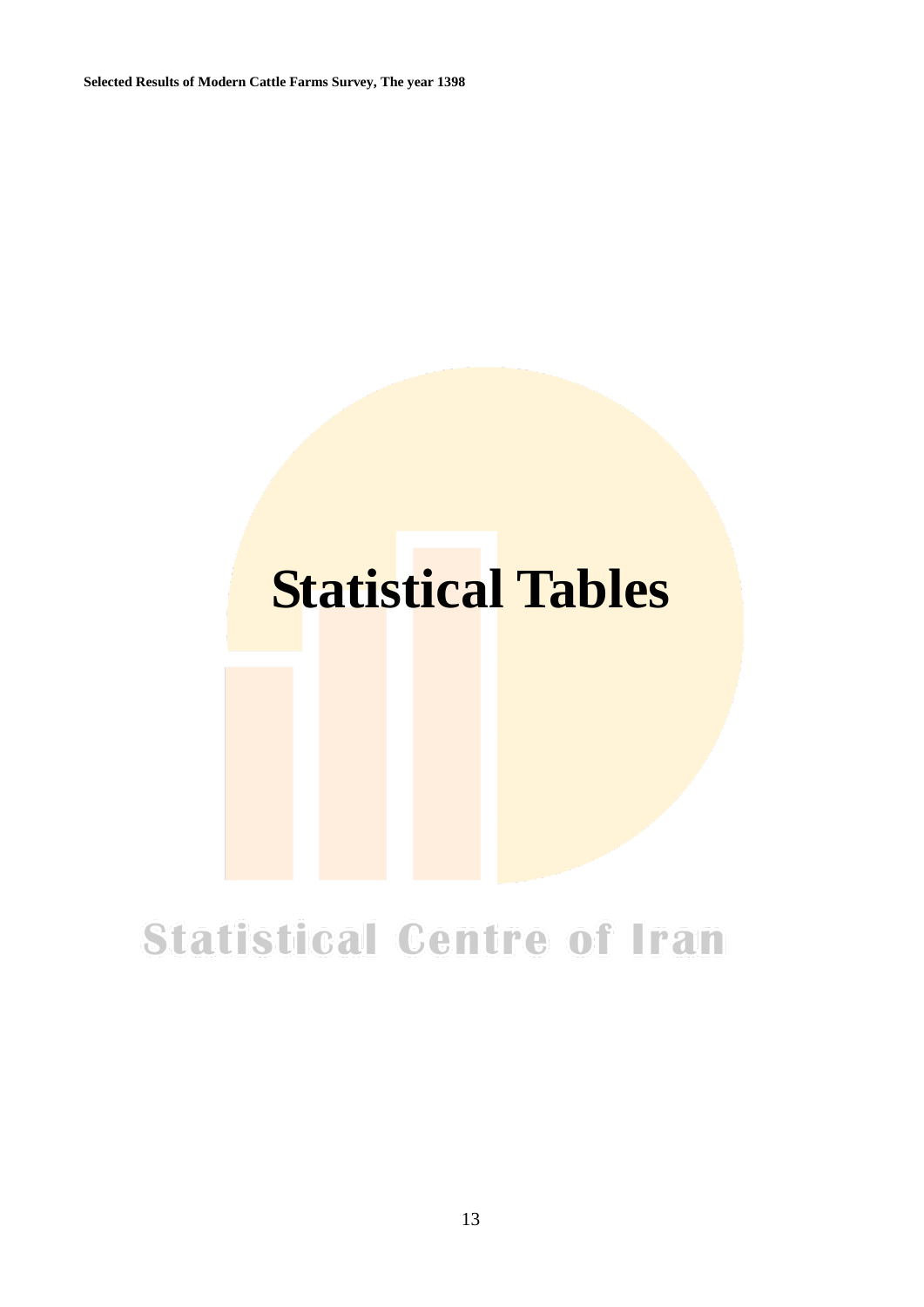### <span id="page-13-0"></span>**1. Number and capacity of modern cattle farms by activity status and province, the year 1398**

| (head)               |        |          |               |          |        |          |
|----------------------|--------|----------|---------------|----------|--------|----------|
| Province             |        | Total    |               | Active   |        | Inactive |
|                      | Number | Capacity | Number        | Capacity | Number | Capacity |
|                      | 26983  | 3670796  | 21709         | 3118303  | 5274   | 552493   |
|                      | 1011   | 113383   | 840           | 94577    | 171    | 18806    |
|                      | 517    | 49780    | 374           | 35055    | 143    | 14725    |
|                      | 426    | 69571    | 219           | 42 156   | 207    | 27415    |
|                      | 2772   | 400329   | 2287          | 354616   | 485    | 45713    |
|                      | 504    | 125841   | 415           | 115251   | 89     | 10590    |
|                      | 115    | 12359    | 74            | 7634     | 41     | 4725     |
|                      | 348    | 42000    | 242           | 30125    | 106    | 11875    |
|                      | 4205   | 957401   | 3513          | 846848   | 692    | 110553   |
|                      | 564    | 42519    | 469           | 37739    | 95     | 4780     |
|                      | 504    | 30969    | 437           | 26959    | 67     | 4010     |
|                      | 2696   | 242955   | 2421          | 225081   | 275    | 17874    |
|                      | 151    | 10833    | 141           | 10543    | 10     | 290      |
|                      | 652    | 92309    | 526           | 77729    | 126    | 14580    |
|                      | 257    | 43835    | 166           | 31760    | 91     | 12075    |
|                      | 1240   | 115539   | 949           | 97274    | 291    | 18265    |
|                      | 137    | 32303    | 91            | 22853    | 46     | 9450     |
|                      | 2153   | 264875   | 1716          | 224055   | 437    | 40820    |
|                      | 634    | 173172   | 531           | 156872   | 103    | 16300    |
|                      | 1008   | 132129   | 795           | 102723   | 213    | 29406    |
|                      | 206    | 30396    | 159           | 27788    | 47     | 2608     |
|                      | 811    | 103945   | 645           | 83182    | 166    | 20763    |
|                      | 195    | 42060    | 130           | 33191    | 65     | 8869     |
|                      | 135    | 12835    | 66            | 7922     | 69     | 4913     |
|                      | 470    | 54339    | 307           | 36311    | 163    | 18028    |
|                      | 180    | 13371    | 114           | 9233     | 66     | 4138     |
|                      | 345    | 30537    | 316           | 28607    | 29     | 1930     |
|                      | 421    | 42116    | 307           | 32581    | 114    | 9535     |
|                      | 2438   | 208360   | 1885          | 165319   | 553    | 43041    |
| Hormozgan R.I.S.I.C. | 169    | 10315    | $\bigcup$ 135 | 8705     | 34     | 1610     |
|                      | 424    | 69701    | 352           | 57596    | 72     | 12105    |
|                      | 1295   | 100719   | 1087          | 88018    | 208    | 12701    |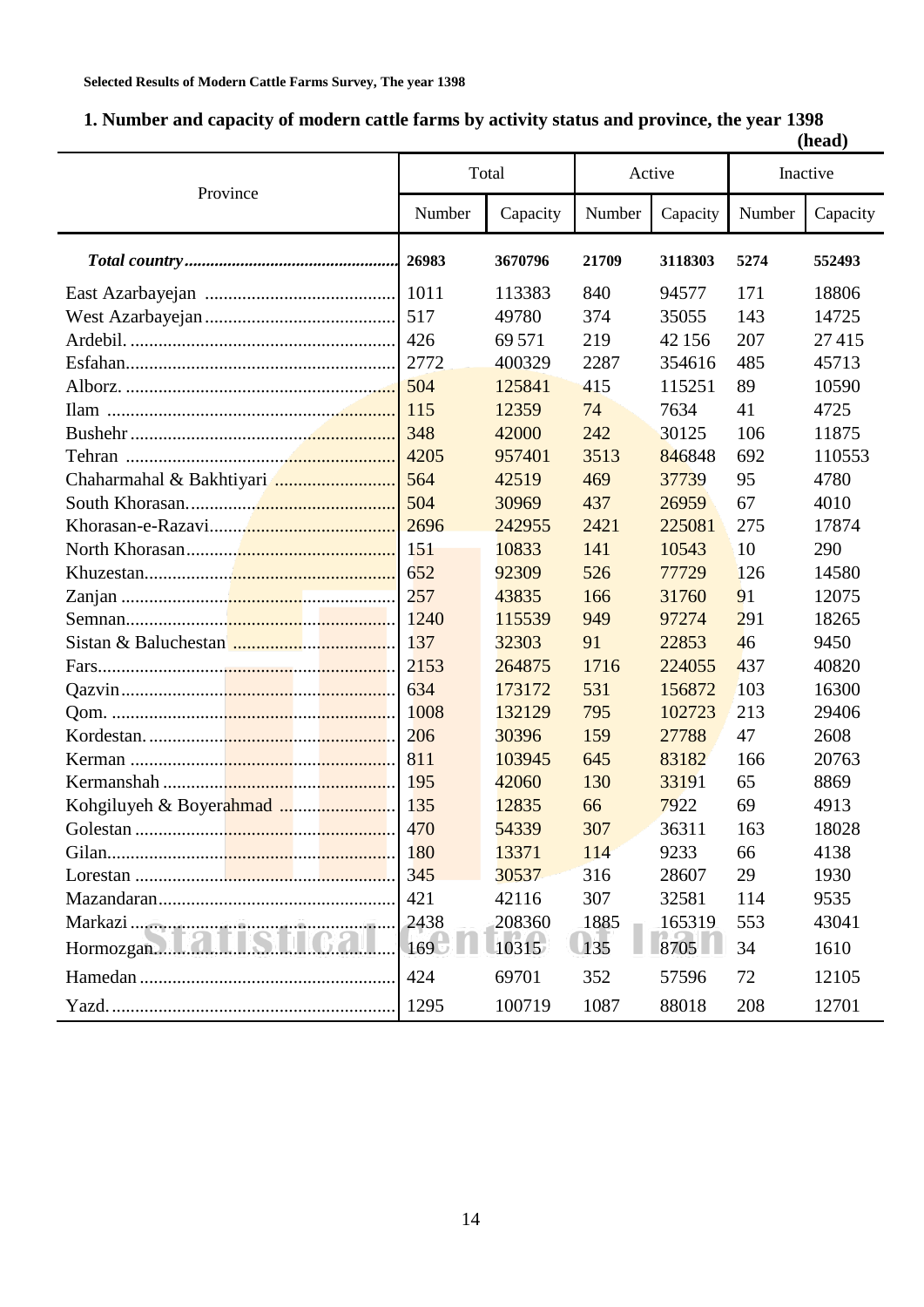|                              |          | Raising dairy cattle | Fattening |          |
|------------------------------|----------|----------------------|-----------|----------|
| Province                     | Number   | Capacity             | Number    | Capacity |
|                              | 16836    | 2380187              | 10147     | 1290609  |
|                              | 798      | 89663                | 213       | 23720    |
|                              | 382      | 34188                | 135       | 15592    |
|                              | 179      | 36203                | 247       | 33368    |
|                              | 2350     | 364045               | 422       | 36284    |
|                              | 353      | 110934               | 151       | 14907    |
|                              | 59       | 5225                 | 56        | 7134     |
|                              | 58       | 5340                 | 290       | 36660    |
|                              | 1260     | 440734               | 2945      | 516667   |
|                              | 521      | 39989                | 43        | 2530     |
|                              | 447      | 27032                | 57        | 3937     |
|                              | 2513     | 226738               | 183       | 16217    |
|                              | 105      | 8470                 | 46        | 2363     |
|                              | 247      | 42938                | 405       | 49371    |
|                              | 154      | 28950                | 103       | 14885    |
|                              | 784      | 75470                | 456       | 40069    |
|                              | 28       | 6447                 | 109       | 25856    |
|                              | 1563     | 197694               | 590       | 67181    |
|                              | 324      | 130951               | 310       | 42221    |
|                              | 403      | 48322                | 605       | 83807    |
|                              | 117      | 15775                | 89        | 14621    |
|                              | 644      | 83533                | 167       | 20412    |
|                              | 122      | 26959                | 73        | 15101    |
|                              | 71       | 7278                 | 64        | 5557     |
|                              | 422      | 48784                | 48        | 5555     |
|                              | 130      | 8605                 | 50        | 4766     |
|                              | 262      | 20628                | 83        | 9909     |
| Mazandaran <b>Music Adam</b> | e<br>351 | e<br>35466           | 70        | 6650     |
|                              | 636      | 65591                | 1802      | 142769   |
|                              | 62       | 3970                 | 107       | 6345     |
|                              | 305      | 49900                | 119       | 19801    |
|                              | 1186     | 94365                | 109       | 6354     |

#### <span id="page-14-0"></span>**2. Number and capacity of modern cattle farms by type of activity and province, the year 1398 (head)**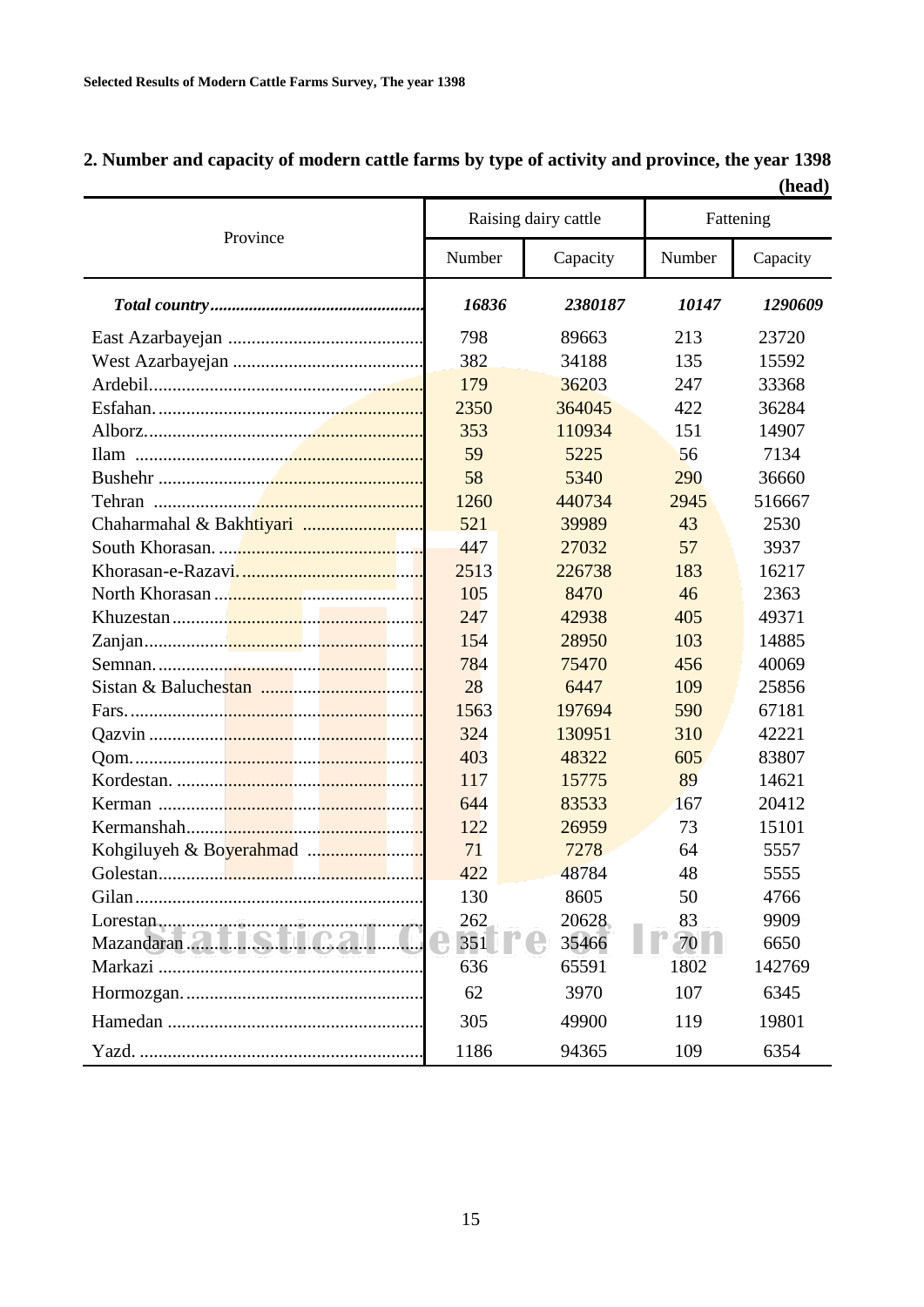<span id="page-15-1"></span>

| Province                                                              | Total   | Exotic  | Hybrid   | Indigenous |
|-----------------------------------------------------------------------|---------|---------|----------|------------|
|                                                                       | 1748554 | 1229358 | 405750   | 113446     |
|                                                                       | 46929   | 33625   | 12241    | 1063       |
|                                                                       | 15740   | 13702   | 1786     | 252        |
|                                                                       | 27771   | 21 6 35 | 6011     | 125        |
|                                                                       | 232099  | 179531  | 52342    | 226        |
|                                                                       | 76016   | 74498   | 1252     | 266        |
|                                                                       | 3627    | 3088    | 514      | 25         |
|                                                                       | 10977   | 701     | 9461     | 815        |
|                                                                       | 489476  | 304924  | 93333    | 91219      |
|                                                                       | 24908   | 22894   | 2004     | 10         |
|                                                                       | 15021   | 13386   | 1507     | 128        |
|                                                                       | 121193  | 108448  | 12657    | 88         |
|                                                                       | 7599    | 5794    | 1805     | $\theta$   |
|                                                                       | 30206   | 6478    | 21982    | 1746       |
|                                                                       | 17149   | 13983   | 3090     | 76         |
|                                                                       | 44223   | 30239   | 12600    | 1384       |
|                                                                       | 8481    | 1795    | 6023     | 663        |
|                                                                       | 127764  | 109114  | 16828    | 1822       |
|                                                                       | 99930   | 75924   | 23880    | 126        |
| Qom………………… <mark>……………</mark> …… <mark>……………</mark> …… <mark>…</mark> | 58606   | 24887   | 26887    | 6832       |
|                                                                       | 13398   | 12258   | 619      | 521        |
|                                                                       | 31304   | 29123   | 2009     | 172        |
|                                                                       | 21583   | 20910   | 561      | 112        |
|                                                                       | 5176    | 4175    | 895      | 106        |
|                                                                       | 20615   | 16904   | 3572     | 139        |
|                                                                       | 3226    | 1506    | 849      | 871        |
|                                                                       | 14806   | 10990   | 2604     | 1212       |
|                                                                       | 20409   | 16235   | 2701     | 1473       |
|                                                                       | 80533   | 38973   | 39830    | 1730       |
| Hormozgan                                                             | 3144    | 924     | $2023 -$ | 197        |
|                                                                       | 28675   | 26741   | 1893     | 41         |
|                                                                       | 47970   | 5973    | 41991    | 6          |

<span id="page-15-0"></span>**3. Number of cattle in the modern cattle farms I on the survey day by breed and province, the year 1398 (head)**